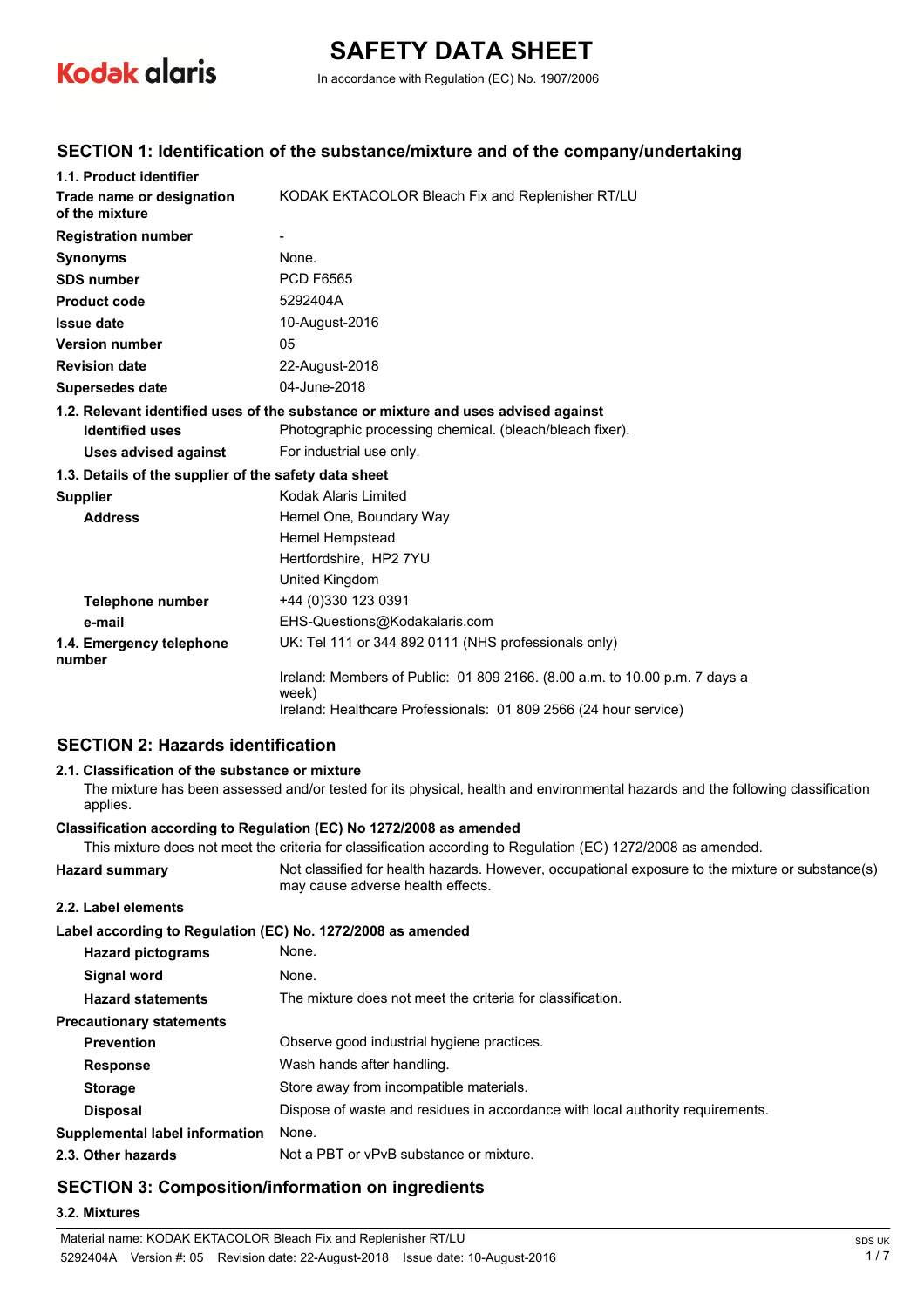The components are not hazardous or are below required disclosure limits.

#### **List of abbreviations and symbols that may be used above**

#: This substance has been assigned Union workplace exposure limit(s).

M: M-factor

PBT: persistent, bioaccumulative and toxic substance.

vPvB: very persistent and very bioaccumulative substance.

All concentrations are in percent by weight unless ingredient is a gas. Gas concentrations are in percent by volume.

**Composition comments** The full text for all H-statements is displayed in section 16.

## **SECTION 4: First aid measures**

| <b>General information</b>                                                            | Ensure that medical personnel are aware of the material(s) involved, and take precautions to<br>protect themselves. |
|---------------------------------------------------------------------------------------|---------------------------------------------------------------------------------------------------------------------|
| 4.1. Description of first aid measures                                                |                                                                                                                     |
| <b>Inhalation</b>                                                                     | Move to fresh air. Call a physician if symptoms develop or persist.                                                 |
| <b>Skin contact</b>                                                                   | Wash off with soap and water. Get medical attention if irritation develops and persists.                            |
| Eye contact                                                                           | Rinse with water. Get medical attention if irritation develops and persists.                                        |
| Ingestion                                                                             | Rinse mouth. Get medical attention if symptoms occur.                                                               |
| 4.2. Most important symptoms<br>and effects, both acute and<br>delayed                | Exposure may cause temporary irritation, redness, or discomfort.                                                    |
| 4.3. Indication of any<br>immediate medical attention<br>and special treatment needed | Treat symptomatically.                                                                                              |

## **SECTION 5: Firefighting measures**

| <b>General fire hazards</b>                                                             | Dried product residue can act as a reducing agent.                                                                                       |
|-----------------------------------------------------------------------------------------|------------------------------------------------------------------------------------------------------------------------------------------|
| 5.1. Extinguishing media<br>Suitable extinguishing<br>media                             | Water spray. Alcohol resistant foam. Dry chemicals. Carbon dioxide (CO2). Flush with plenty of<br>water.                                 |
| Unsuitable extinguishing<br>media                                                       | Do not use water jet as an extinguisher, as this will spread the fire.                                                                   |
| 5.2. Special hazards arising<br>from the substance or mixture                           | During fire, gases hazardous to health may be formed. Carbon oxides. Nitrogen oxides (NOx).<br>Sulphur oxides.                           |
| 5.3. Advice for firefighters<br><b>Special protective</b><br>equipment for firefighters | Wear self-contained breathing apparatus and protective clothing. Fire or excessive heat may<br>produce hazardous decomposition products. |
| Special fire fighting<br>procedures                                                     | Move containers from fire area if you can do so without risk.                                                                            |
| <b>Specific methods</b>                                                                 | Use standard firefighting procedures and consider the hazards of other involved materials.                                               |

### **SECTION 6: Accidental release measures**

#### **6.1. Personal precautions, protective equipment and emergency procedures**

| For non-emergency<br>personnel                               | Keep unnecessary personnel away. For personal protection, see section 8.                                                                                                                                                                          |
|--------------------------------------------------------------|---------------------------------------------------------------------------------------------------------------------------------------------------------------------------------------------------------------------------------------------------|
| For emergency responders                                     | Keep unnecessary personnel away. Use personal protection recommended in Section 8 of the<br>SDS.                                                                                                                                                  |
| 6.2. Environmental precautions                               | Avoid discharge into drains, water courses or onto the ground.                                                                                                                                                                                    |
| 6.3. Methods and material for<br>containment and cleaning up | Large Spills: Stop the flow of material, if this is without risk. Dike the spilled material, where this is<br>possible. Absorb in vermiculite, dry sand or earth and place into containers. Following product<br>recovery, flush area with water. |
|                                                              | Small Spills: Wipe up with absorbent material (e.g. cloth, fleece). Clean surface thoroughly to<br>remove residual contamination.                                                                                                                 |
|                                                              | Never return spills to original containers for re-use.                                                                                                                                                                                            |
| 6.4. Reference to other<br>sections                          | For personal protection, see section 8. For waste disposal, see section 13 of the SDS.                                                                                                                                                            |
| <b>SECTION 7: Handling and storage</b>                       |                                                                                                                                                                                                                                                   |

#### **SECTION 7: Handling and storage**

| 7.1. Precautions for safe<br>handling                                   | Avoid prolonged exposure. Observe good industrial hygiene practices.                                               |
|-------------------------------------------------------------------------|--------------------------------------------------------------------------------------------------------------------|
| 7.2. Conditions for safe<br>storage, including any<br>incompatibilities | Store in original tightly closed container. Store away from incompatible materials (see Section 10<br>of the SDS). |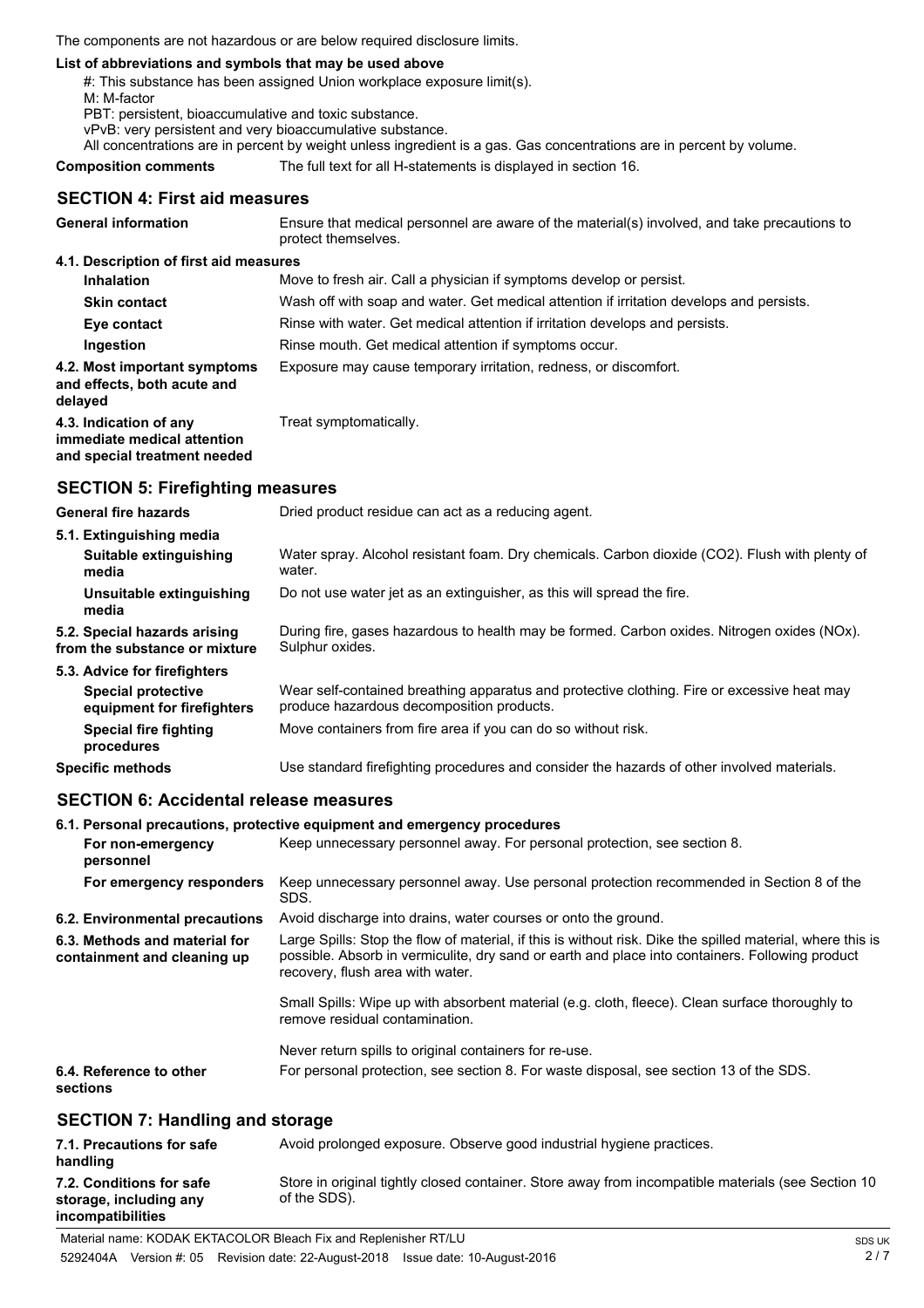## **SECTION 8: Exposure controls/personal protection**

## **8.1. Control parameters**

| <b>Occupational exposure limits</b>                            |                                                                           |                                                                                                                                                                                                                                                                                                                                                                                                        |
|----------------------------------------------------------------|---------------------------------------------------------------------------|--------------------------------------------------------------------------------------------------------------------------------------------------------------------------------------------------------------------------------------------------------------------------------------------------------------------------------------------------------------------------------------------------------|
| UK. EH40 Workplace Exposure Limits (WELs)<br><b>Components</b> | Type                                                                      | <b>Value</b>                                                                                                                                                                                                                                                                                                                                                                                           |
| Sodium hydrogensulfite<br>(CAS 7631-90-5)                      | <b>TWA</b>                                                                | $5$ mg/m $3$                                                                                                                                                                                                                                                                                                                                                                                           |
| <b>Biological limit values</b>                                 | No biological exposure limits noted for the ingredient(s).                |                                                                                                                                                                                                                                                                                                                                                                                                        |
| <b>Recommended monitoring</b><br>procedures                    | Follow standard monitoring procedures.                                    |                                                                                                                                                                                                                                                                                                                                                                                                        |
| Derived no effect levels<br>(DNELs)                            | Not available.                                                            |                                                                                                                                                                                                                                                                                                                                                                                                        |
| <b>Predicted no effect</b><br>concentrations (PNECs)           | Not available.                                                            |                                                                                                                                                                                                                                                                                                                                                                                                        |
| 8.2. Exposure controls                                         |                                                                           |                                                                                                                                                                                                                                                                                                                                                                                                        |
| <b>Appropriate engineering</b><br>controls                     |                                                                           | Good general ventilation (typically 10 air changes per hour) should be used. Ventilation rates<br>should be matched to conditions. If applicable, use process enclosures, local exhaust ventilation,<br>or other engineering controls to maintain airborne levels below recommended exposure limits. If<br>exposure limits have not been established, maintain airborne levels to an acceptable level. |
|                                                                | Individual protection measures, such as personal protective equipment     |                                                                                                                                                                                                                                                                                                                                                                                                        |
| <b>General information</b>                                     | discussion with the supplier of the personal protective equipment.        | Personal protection equipment should be chosen according to the CEN standards and in                                                                                                                                                                                                                                                                                                                   |
| <b>Eye/face protection</b>                                     | Wear safety glasses with side shields (or goggles).                       |                                                                                                                                                                                                                                                                                                                                                                                                        |
| <b>Skin protection</b>                                         |                                                                           |                                                                                                                                                                                                                                                                                                                                                                                                        |
| - Hand protection                                              | appropriate to the risk of exposure.                                      | Using the information provided in Section 2, seek the advice of the glove supplier<br>as to the most suitable glove material. Avoid skin contact when mixing or handling the<br>substance/preparation or a mixture by wearing impervious gloves and protective clothing                                                                                                                                |
|                                                                |                                                                           | Use chemical resistant gloves. In case of prolonged immersion or frequently repeated contact:                                                                                                                                                                                                                                                                                                          |
|                                                                |                                                                           | Material: Nitrile rubber, Thickness: >=0.38 mm, Breakthrough time: > 480 min<br>Material: Neoprene, Thickness: > = 0.65 mm, Breakthrough time: > 240 min<br>Material: butyl-rubber, Thickness: >=0.36 mm, Breakthrough time: > 480 min                                                                                                                                                                 |
|                                                                | Avoid natural rubber gloves.                                              |                                                                                                                                                                                                                                                                                                                                                                                                        |
|                                                                |                                                                           | The protective gloves to be used must comply with the specifications of the EC directive<br>89/686/EEC and the resultant standard EN 374. This recommendation applies only to the product<br>stated in the Safety Data Sheet and supplied by us as well as to the purpose specified by us.                                                                                                             |
| - Other                                                        | Wear suitable protective clothing.                                        |                                                                                                                                                                                                                                                                                                                                                                                                        |
| <b>Respiratory protection</b>                                  | In case of insufficient ventilation, wear suitable respiratory equipment. |                                                                                                                                                                                                                                                                                                                                                                                                        |
| <b>Thermal hazards</b>                                         | Wear appropriate thermal protective clothing, when necessary.             |                                                                                                                                                                                                                                                                                                                                                                                                        |
| <b>Hygiene measures</b>                                        | equipment to remove contaminants.                                         | Always observe good personal hygiene measures, such as washing after handling the material<br>and before eating, drinking, and/or smoking. Routinely wash work clothing and protective                                                                                                                                                                                                                 |
| <b>Environmental exposure</b><br>controls                      | Environmental manager must be informed of all major releases.             |                                                                                                                                                                                                                                                                                                                                                                                                        |

## **SECTION 9: Physical and chemical properties**

## **9.1. Information on basic physical and chemical properties**

| <b>Appearance</b> |  |
|-------------------|--|
|-------------------|--|

| <b>Physical state</b>        | Liguid.        |
|------------------------------|----------------|
| Form                         | Liguid.        |
| Colour                       | Not available. |
| Odour                        | Not available. |
| Odour threshold              | Not available. |
| рH                           | 5.5            |
| Melting point/freezing point | Not available. |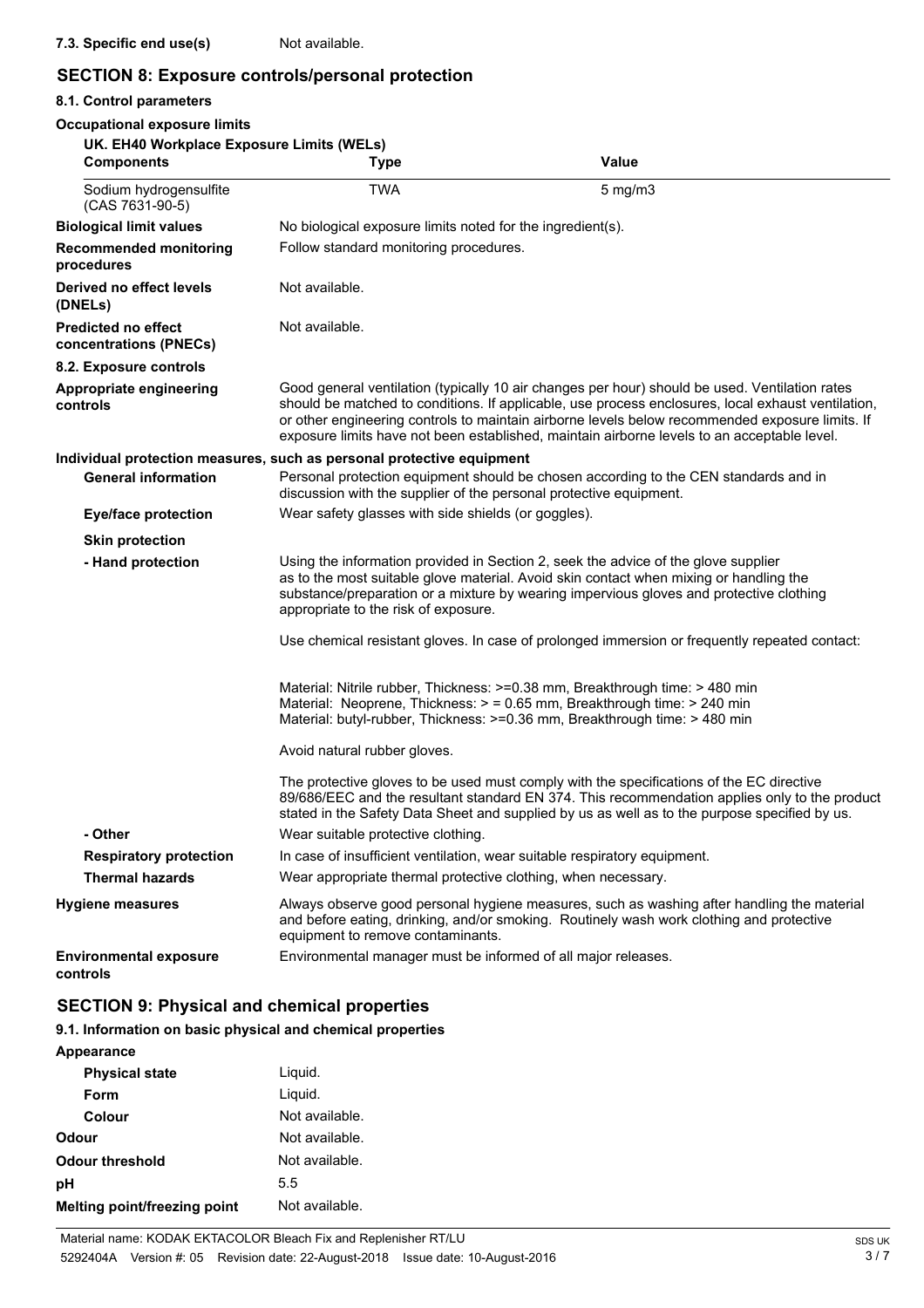| Initial boiling point and boiling<br>range        | $> 100 °C$ ( $> 212 °F$ ) |
|---------------------------------------------------|---------------------------|
| <b>Flash point</b>                                | does not flash            |
| <b>Evaporation rate</b>                           | Not available.            |
| Flammability (solid, gas)                         | Not applicable.           |
| Upper/lower flammability or explosive limits      |                           |
| <b>Flammability limit - lower</b><br>(%)          | Not available.            |
| <b>Flammability limit - upper</b><br>(%)          | Not available.            |
| Vapour pressure                                   | 18 mm Hg                  |
| Vapour density                                    | 0.6                       |
| <b>Relative density</b>                           | Not available.            |
| Solubility(ies)                                   |                           |
| Solubility (water)                                | Complete                  |
| Solubility (other)                                | Not available.            |
| <b>Partition coefficient</b><br>(n-octanol/water) | Not available.            |
| <b>Auto-ignition temperature</b>                  | Not available.            |
| <b>Decomposition temperature</b>                  | Not available.            |
| <b>Viscosity</b>                                  | Not available.            |
| <b>Explosive properties</b>                       | Not explosive.            |
| <b>Oxidising properties</b>                       | Not oxidising.            |
| 9.2. Other information                            |                           |
| <b>Specific gravity</b>                           | 1.28                      |

## **SECTION 10: Stability and reactivity**

| 10.1. Reactivity                            | The product is stable and non-reactive under normal conditions of use, storage and transport. |
|---------------------------------------------|-----------------------------------------------------------------------------------------------|
| 10.2. Chemical stability                    | Material is stable under normal conditions.                                                   |
| 10.3. Possibility of hazardous<br>reactions | No dangerous reaction known under conditions of normal use.                                   |
| 10.4. Conditions to avoid                   | Contact with incompatible materials.                                                          |
| 10.5. Incompatible materials                | Strong oxidising agents.                                                                      |
| 10.6. Hazardous<br>decomposition products   | No hazardous decomposition products are known.                                                |

## **SECTION 11: Toxicological information**

**General information** Occupational exposure to the substance or mixture may cause adverse effects.

| Information on likely routes of exposure    |                                                                                                                        |  |
|---------------------------------------------|------------------------------------------------------------------------------------------------------------------------|--|
| <b>Inhalation</b>                           | Prolonged inhalation may be harmful.                                                                                   |  |
| <b>Skin contact</b>                         | No adverse effects due to skin contact are expected.                                                                   |  |
| Eye contact                                 | Direct contact with eyes may cause temporary irritation.                                                               |  |
| Ingestion                                   | May cause discomfort if swallowed. However, ingestion is not likely to be a primary route of<br>occupational exposure. |  |
| <b>Symptoms</b>                             | Exposure may cause temporary irritation, redness, or discomfort.                                                       |  |
| 11.1. Information on toxicological effects  |                                                                                                                        |  |
| <b>Acute toxicity</b>                       | No data available.                                                                                                     |  |
| <b>Skin corrosion/irritation</b>            | Prolonged skin contact may cause temporary irritation.                                                                 |  |
| Serious eye damage/eye<br><i>irritation</i> | Direct contact with eyes may cause temporary irritation.                                                               |  |
| <b>Respiratory sensitisation</b>            | Based on available data, the classification criteria are not met.                                                      |  |
| <b>Skin sensitisation</b>                   | Based on available data, the classification criteria are not met.                                                      |  |
| Germ cell mutagenicity                      | Based on available data, the classification criteria are not met.                                                      |  |
| Carcinogenicity                             | Based on available data, the classification criteria are not met.                                                      |  |
| <b>Reproductive toxicity</b>                | Based on available data, the classification criteria are not met.                                                      |  |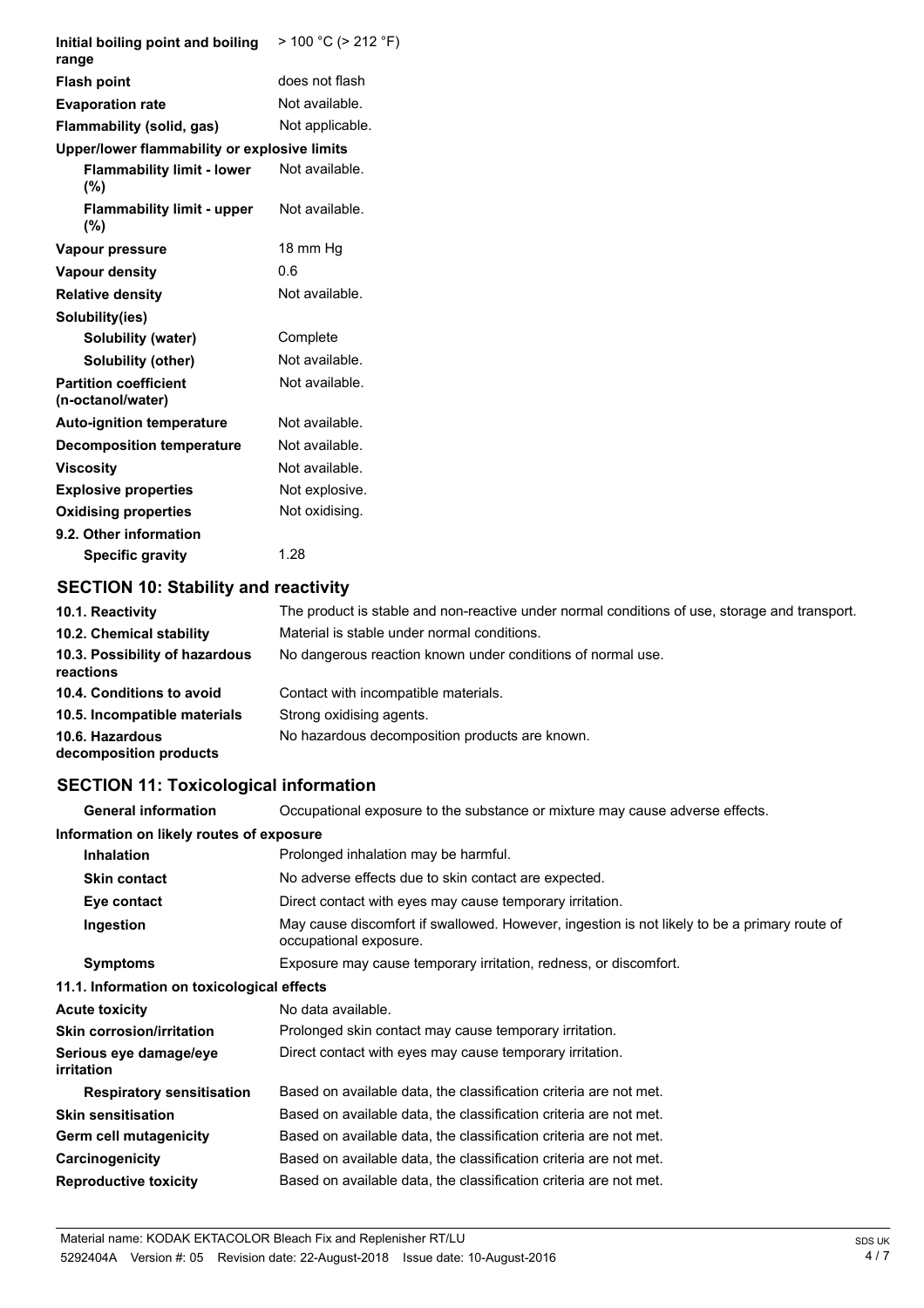| Specific target organ<br>toxicity - single exposure       | Based on available data, the classification criteria are not met.                                                                                                                          |  |  |
|-----------------------------------------------------------|--------------------------------------------------------------------------------------------------------------------------------------------------------------------------------------------|--|--|
| Specific target organ<br>toxicity - repeated<br>exposure  | Based on available data, the classification criteria are not met.                                                                                                                          |  |  |
| <b>Aspiration hazard</b>                                  | Based on available data, the classification criteria are not met.                                                                                                                          |  |  |
| Mixture versus substance<br>information                   | No information available.                                                                                                                                                                  |  |  |
| <b>Other information</b>                                  | Not available.                                                                                                                                                                             |  |  |
| <b>SECTION 12: Ecological information</b>                 |                                                                                                                                                                                            |  |  |
| 12.1. Toxicity                                            | Based on available data, the classification criteria are not met for hazardous to the aquatic<br>environment.                                                                              |  |  |
| 12.2. Persistence and<br>degradability                    | No data is available on the degradability of this product.                                                                                                                                 |  |  |
| 12.3. Bioaccumulative potential                           | No data available.                                                                                                                                                                         |  |  |
| <b>Partition coefficient</b><br>n-octanol/water (log Kow) | Not available.                                                                                                                                                                             |  |  |
| <b>Bioconcentration factor (BCF)</b>                      | Not available.                                                                                                                                                                             |  |  |
| 12.4. Mobility in soil                                    | No data available.                                                                                                                                                                         |  |  |
| 12.5. Results of PBT<br>and vPvB<br>assessment            | Not a PBT or vPvB substance or mixture.                                                                                                                                                    |  |  |
| 12.6. Other adverse effects                               | No other adverse environmental effects (e.g. ozone depletion, photochemical ozone creation<br>potential, endocrine disruption, global warming potential) are expected from this component. |  |  |
| <b>SECTION 13: Disposal considerations</b>                |                                                                                                                                                                                            |  |  |

| 13.1. Waste treatment methods |                                                                                                                                                                                                                                                                                                                         |  |  |
|-------------------------------|-------------------------------------------------------------------------------------------------------------------------------------------------------------------------------------------------------------------------------------------------------------------------------------------------------------------------|--|--|
| <b>Residual waste</b>         | This information is provided to assist users in the correct treatment and disposal of product,<br>product packaging and working solutions prepared and used to Kodak Alaris specifications.                                                                                                                             |  |  |
|                               | Waste product and waste working solution should both be consigned for disposal as hazardous<br>waste with the European Waste Catalogue Code 20 01 17* Photochemicals. Dispose of product<br>and working solution in accordance with local/regional/national/international regulations.                                  |  |  |
| Contaminated packaging        | If thoroughly cleaned, preferably by rinsing at least three times with water, waste product<br>packaging may be consigned for recovery as non-hazardous waste with the European Waste<br>Catalog 15 01 06 Mixed Packaging. Whenever possible, minimize waste by using rinsing water to<br>make up the working solution. |  |  |
|                               | All other waste product packaging contaminated by product should be consigned for disposal as<br>hazardous waste with the European Waste Catalogue Code 15 01 10 Packaging containing<br>residues of or contaminated by hazardous substances.                                                                           |  |  |
| EU waste code                 | Product and working solution: 20 01 17* Photochemicals. Contaminated product packaging: 15 01<br>10 Packaging containing residues of or contaminated by hazardous substances. Thoroughly<br>cleaned product packaging: 15 01 02 Plastic Packaging.                                                                      |  |  |
| Disposal methods/information  | Dispose of product, working solution and contaminated product packaging in accordance with<br>local/regional/national/international regulations.                                                                                                                                                                        |  |  |

**Special precautions** Dispose in accordance with all applicable regulations.

## **SECTION 14: Transport information**

## **ADR**

14.1. - 14.6.: Not regulated as dangerous goods.

## **IATA**

14.1. - 14.6.: Not regulated as dangerous goods.

#### **IMDG**

14.1. - 14.6.: Not regulated as dangerous goods.

**14.7. Transport in bulk** Not established. **according to Annex II of Marpol and the IBC Code**

## **SECTION 15: Regulatory information**

**15.1. Safety, health and environmental regulations/legislation specific for the substance or mixture**

### **EU regulations**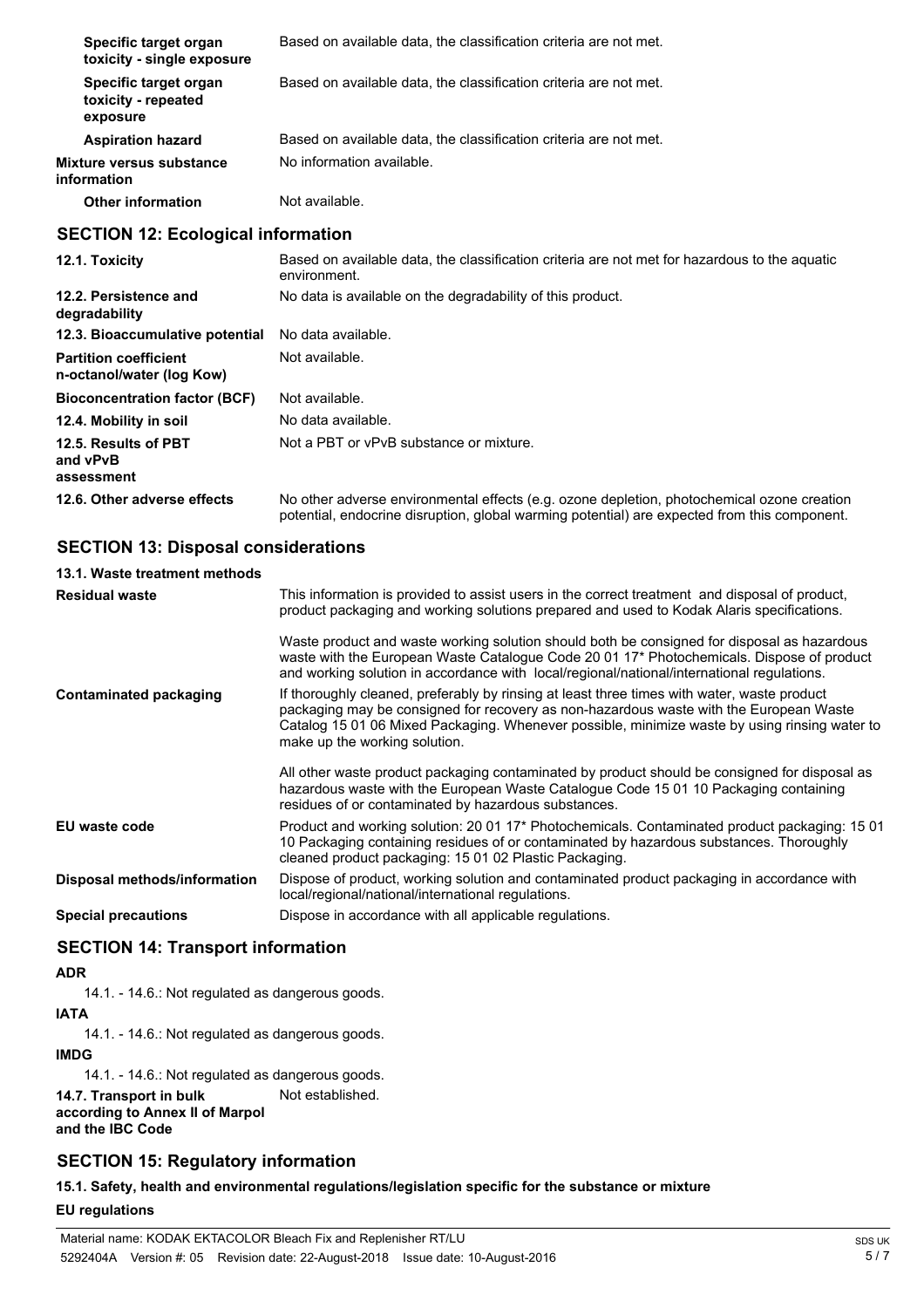| Not listed.                                                                                      | Regulation (EC) No. 1005/2009 on substances that deplete the ozone layer, Annex I, as amended                                                                                                                                                                                                                         |  |  |  |  |
|--------------------------------------------------------------------------------------------------|-----------------------------------------------------------------------------------------------------------------------------------------------------------------------------------------------------------------------------------------------------------------------------------------------------------------------|--|--|--|--|
|                                                                                                  | Regulation (EC) No. 1005/2009 on substances that deplete the ozone layer, Annex II, as amended<br>Not listed.                                                                                                                                                                                                         |  |  |  |  |
| Regulation (EC) No. 850/2004 On persistent organic pollutants, Annex I as amended<br>Not listed. |                                                                                                                                                                                                                                                                                                                       |  |  |  |  |
| Not listed.                                                                                      | Regulation (EU) No. 649/2012 concerning the export and import of dangerous chemicals, Annex I, Part 1 as amended                                                                                                                                                                                                      |  |  |  |  |
| Not listed.                                                                                      | Regulation (EU) No. 649/2012 concerning the export and import of dangerous chemicals, Annex I, Part 2 as amended                                                                                                                                                                                                      |  |  |  |  |
| Not listed.                                                                                      | Regulation (EU) No. 649/2012 concerning the export and import of dangerous chemicals, Annex I, Part 3 as amended                                                                                                                                                                                                      |  |  |  |  |
| Not listed.                                                                                      | Regulation (EU) No. 649/2012 concerning the export and import of dangerous chemicals, Annex V as amended                                                                                                                                                                                                              |  |  |  |  |
|                                                                                                  | Regulation (EC) No. 166/2006 Annex II Pollutant Release and Transfer Registry, as amended                                                                                                                                                                                                                             |  |  |  |  |
| Not listed.<br>Not listed.                                                                       | Regulation (EC) No. 1907/2006, REACH Article 59(10) Candidate List as currently published by ECHA                                                                                                                                                                                                                     |  |  |  |  |
| <b>Authorisations</b>                                                                            |                                                                                                                                                                                                                                                                                                                       |  |  |  |  |
| Not listed.                                                                                      | Regulation (EC) No. 1907/2006, REACH Annex XIV Substances subject to authorization, as amended                                                                                                                                                                                                                        |  |  |  |  |
| <b>Restrictions on use</b>                                                                       |                                                                                                                                                                                                                                                                                                                       |  |  |  |  |
|                                                                                                  | Regulation (EC) No. 1907/2006, REACH Annex XVII Substances subject to restriction on marketing and use as amended                                                                                                                                                                                                     |  |  |  |  |
| Not listed.                                                                                      |                                                                                                                                                                                                                                                                                                                       |  |  |  |  |
| work, as amended                                                                                 | Directive 2004/37/EC: on the protection of workers from the risks related to exposure to carcinogens and mutagens at                                                                                                                                                                                                  |  |  |  |  |
| Not listed.<br>breastfeeding, as amended                                                         | Directive 92/85/EEC: on the safety and health of pregnant workers and workers who have recently given birth or are                                                                                                                                                                                                    |  |  |  |  |
| Not listed.                                                                                      |                                                                                                                                                                                                                                                                                                                       |  |  |  |  |
| <b>Other EU regulations</b>                                                                      |                                                                                                                                                                                                                                                                                                                       |  |  |  |  |
|                                                                                                  | Directive 2012/18/EU on major accident hazards involving dangerous substances, as amended                                                                                                                                                                                                                             |  |  |  |  |
| Not listed.<br>work, as amended                                                                  | Directive 98/24/EC on the protection of the health and safety of workers from the risks related to chemical agents at                                                                                                                                                                                                 |  |  |  |  |
| Not listed.                                                                                      |                                                                                                                                                                                                                                                                                                                       |  |  |  |  |
|                                                                                                  | Directive 94/33/EC on the protection of young people at work, as amended                                                                                                                                                                                                                                              |  |  |  |  |
| Not listed.                                                                                      |                                                                                                                                                                                                                                                                                                                       |  |  |  |  |
| <b>Other regulations</b>                                                                         | Pregnant women should not work with the product, if there is the least risk of exposure. The<br>product is classified and labelled in accordance with Regulation (EC) 1272/2008 (CLP Regulation)<br>as amended. This Safety Data Sheet complies with the requirements of Regulation (EC) No<br>1907/2006, as amended. |  |  |  |  |
| <b>National regulations</b>                                                                      | Follow national regulation for work with chemical agents. Young people under 18 years old are not<br>allowed to work with this product according to EU Directive 94/33/EC on the protection of young<br>people at work, as amended.                                                                                   |  |  |  |  |
| 15.2. Chemical safety<br>assessment                                                              | No Chemical Safety Assessment has been carried out.                                                                                                                                                                                                                                                                   |  |  |  |  |
| <b>SECTION 16: Other information</b>                                                             |                                                                                                                                                                                                                                                                                                                       |  |  |  |  |
| <b>List of abbreviations</b>                                                                     | Not available.                                                                                                                                                                                                                                                                                                        |  |  |  |  |
| <b>References</b>                                                                                | Not available.                                                                                                                                                                                                                                                                                                        |  |  |  |  |
| Information on evaluation<br>method leading to the<br>classification of mixture                  | The classification for health and environmental hazards is derived by a combination of calculation<br>methods and test data, if available.                                                                                                                                                                            |  |  |  |  |

| <b>Full text of any H-statements</b><br>not written out in full under<br>Sections 2 to 15 | None.                                                                                   |
|-------------------------------------------------------------------------------------------|-----------------------------------------------------------------------------------------|
| <b>Revision information</b>                                                               | This document has undergone significant changes and should be reviewed in its entirety. |
| <b>Training information</b>                                                               | Follow training instructions when handling this material.                               |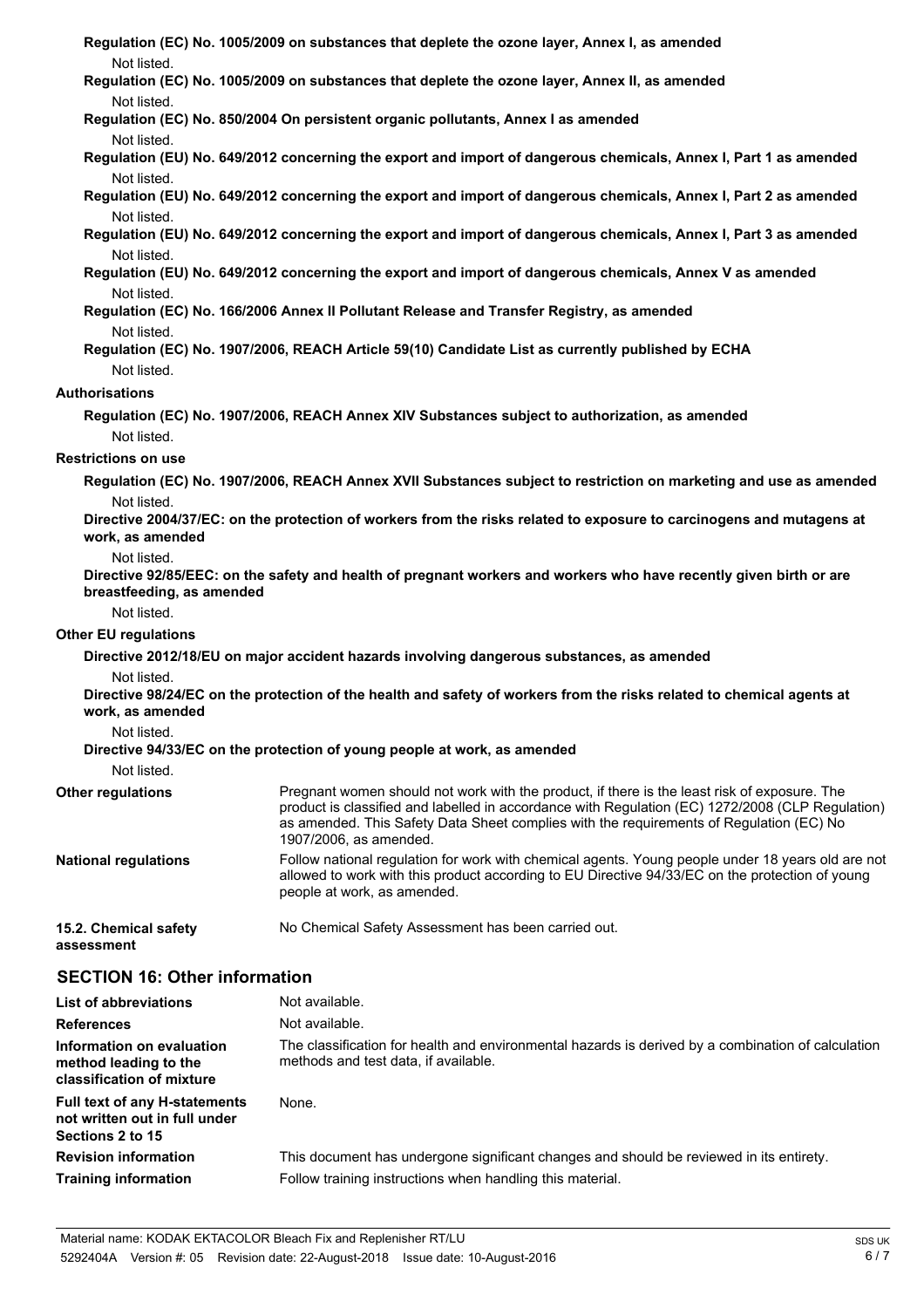Kodak Alaris cannot anticipate all conditions under which this information and its product, or the products of other manufacturers in combination with its product, may be used. It is the user's responsibility to ensure safe conditions for handling, storage and disposal of the product, and to assume liability for loss, injury, damage or expense due to improper use. The information in the sheet was written based on the best knowledge and experience currently available.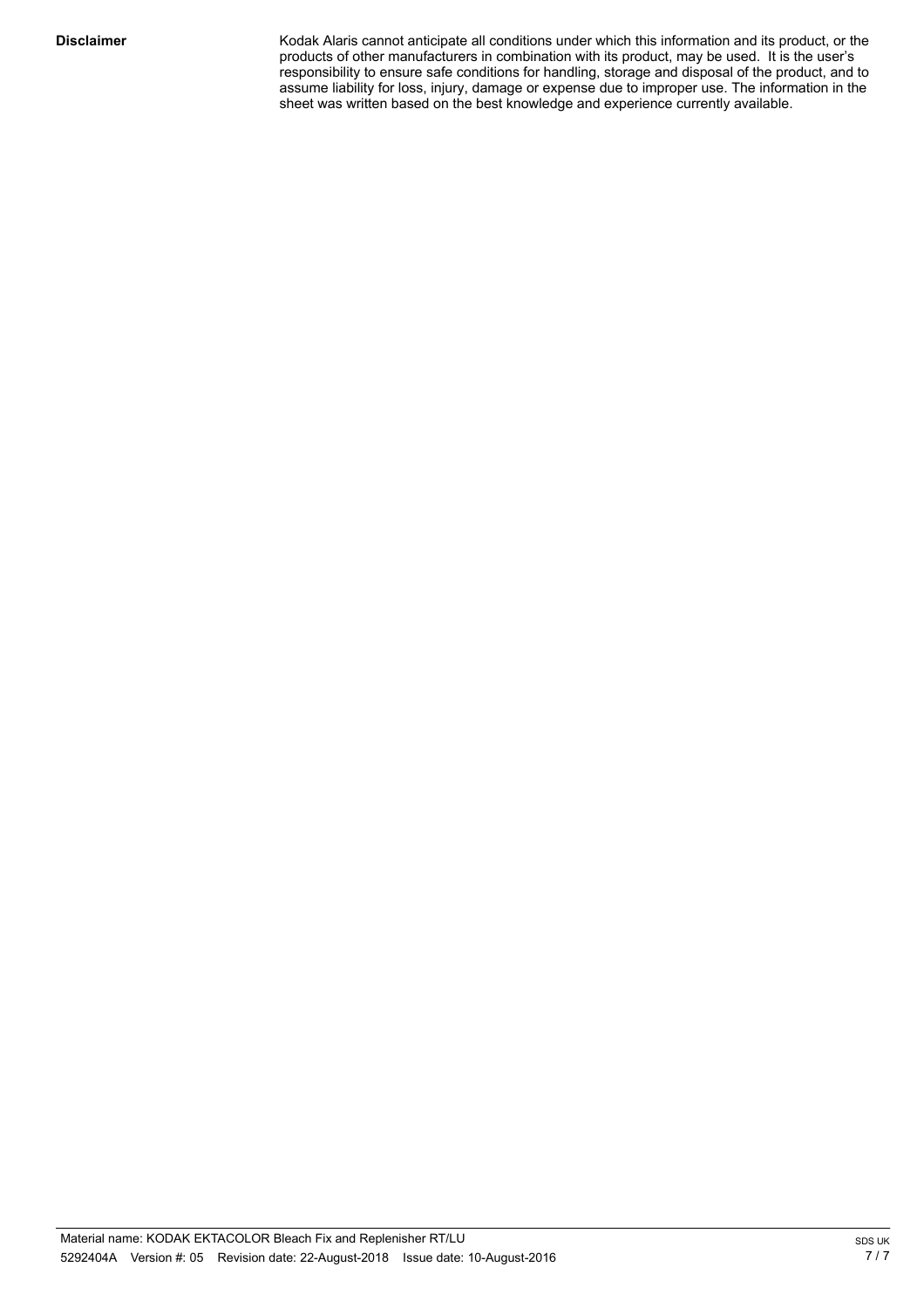

# **SAFETY DATA SHEET**

In accordance with Regulation (EC) No. 1907/2006

## **SECTION 1: Identification of the substance/mixture and of the company/undertaking**

| 1.1. Product identifier                                                            |                                                                                  |  |  |
|------------------------------------------------------------------------------------|----------------------------------------------------------------------------------|--|--|
| Trade name or designation<br>of the mixture                                        | KODAK EKTACOLOR Bleach Fix and Replenisher RT/LU                                 |  |  |
| <b>Registration number</b>                                                         |                                                                                  |  |  |
| <b>Synonyms</b>                                                                    | None.                                                                            |  |  |
| <b>SDS number</b>                                                                  | <b>PCD 5777</b>                                                                  |  |  |
| <b>Product code</b>                                                                | 5292404B                                                                         |  |  |
| <b>Issue date</b>                                                                  | 10-August-2016                                                                   |  |  |
| <b>Version number</b>                                                              | 06                                                                               |  |  |
| <b>Revision date</b>                                                               | 16-January-2019                                                                  |  |  |
| Supersedes date                                                                    | 07-September-2018                                                                |  |  |
| 1.2. Relevant identified uses of the substance or mixture and uses advised against |                                                                                  |  |  |
| <b>Identified uses</b>                                                             | Photographic processing chemical. (bleach/bleach fixer).                         |  |  |
| <b>Uses advised against</b>                                                        | For industrial use only.                                                         |  |  |
| 1.3. Details of the supplier of the safety data sheet                              |                                                                                  |  |  |
| <b>Supplier</b>                                                                    | Kodak Alaris Limited                                                             |  |  |
| <b>Address</b>                                                                     | Hemel One, Boundary Way                                                          |  |  |
|                                                                                    | Hemel Hempstead                                                                  |  |  |
|                                                                                    | Hertfordshire, HP2 7YU                                                           |  |  |
|                                                                                    | United Kingdom                                                                   |  |  |
| <b>Telephone number</b>                                                            | +44 (0)330 123 0391                                                              |  |  |
| e-mail                                                                             | EHS-Questions@Kodakalaris.com                                                    |  |  |
| 1.4. Emergency telephone<br>number                                                 | UK: Tel 111 or 344 892 0111 (NHS professionals only)                             |  |  |
|                                                                                    | Ireland: Members of Public: 01 809 2166. (8.00 a.m. to 10.00 p.m. 7 days a week) |  |  |
|                                                                                    | Ireland: Healthcare Professionals: 01 809 2566 (24 hour service)                 |  |  |

## **SECTION 2: Hazards identification**

#### **2.1. Classification of the substance or mixture**

The mixture has been assessed and/or tested for its physical, health and environmental hazards and the following classification applies.

#### **Classification according to Regulation (EC) No 1272/2008 as amended**

| <b>Physical hazards</b><br>Corrosive to metals | Category 1                                                                                                                                                        | H290 - May be corrosive to metals. |  |
|------------------------------------------------|-------------------------------------------------------------------------------------------------------------------------------------------------------------------|------------------------------------|--|
| <b>Hazard summary</b>                          | May be corrosive to metals. Not classified for health hazards. However, occupational exposure to<br>the mixture or substance(s) may cause adverse health effects. |                                    |  |
| 2.2. Label elements                            |                                                                                                                                                                   |                                    |  |
|                                                | Label according to Regulation (EC) No. 1272/2008 as amended                                                                                                       |                                    |  |
| <b>Contains:</b>                               | Acetic acid 1 - 5%                                                                                                                                                |                                    |  |
| <b>Hazard pictograms</b>                       |                                                                                                                                                                   |                                    |  |
| Signal word                                    | Warning                                                                                                                                                           |                                    |  |
| <b>Hazard statements</b>                       |                                                                                                                                                                   |                                    |  |
| H <sub>290</sub>                               | May be corrosive to metals.                                                                                                                                       |                                    |  |
| <b>Precautionary statements</b>                |                                                                                                                                                                   |                                    |  |
| <b>Prevention</b>                              |                                                                                                                                                                   |                                    |  |
| P <sub>2</sub> 34                              | Keep only in original packaging.                                                                                                                                  |                                    |  |
| <b>Response</b>                                |                                                                                                                                                                   |                                    |  |
|                                                |                                                                                                                                                                   |                                    |  |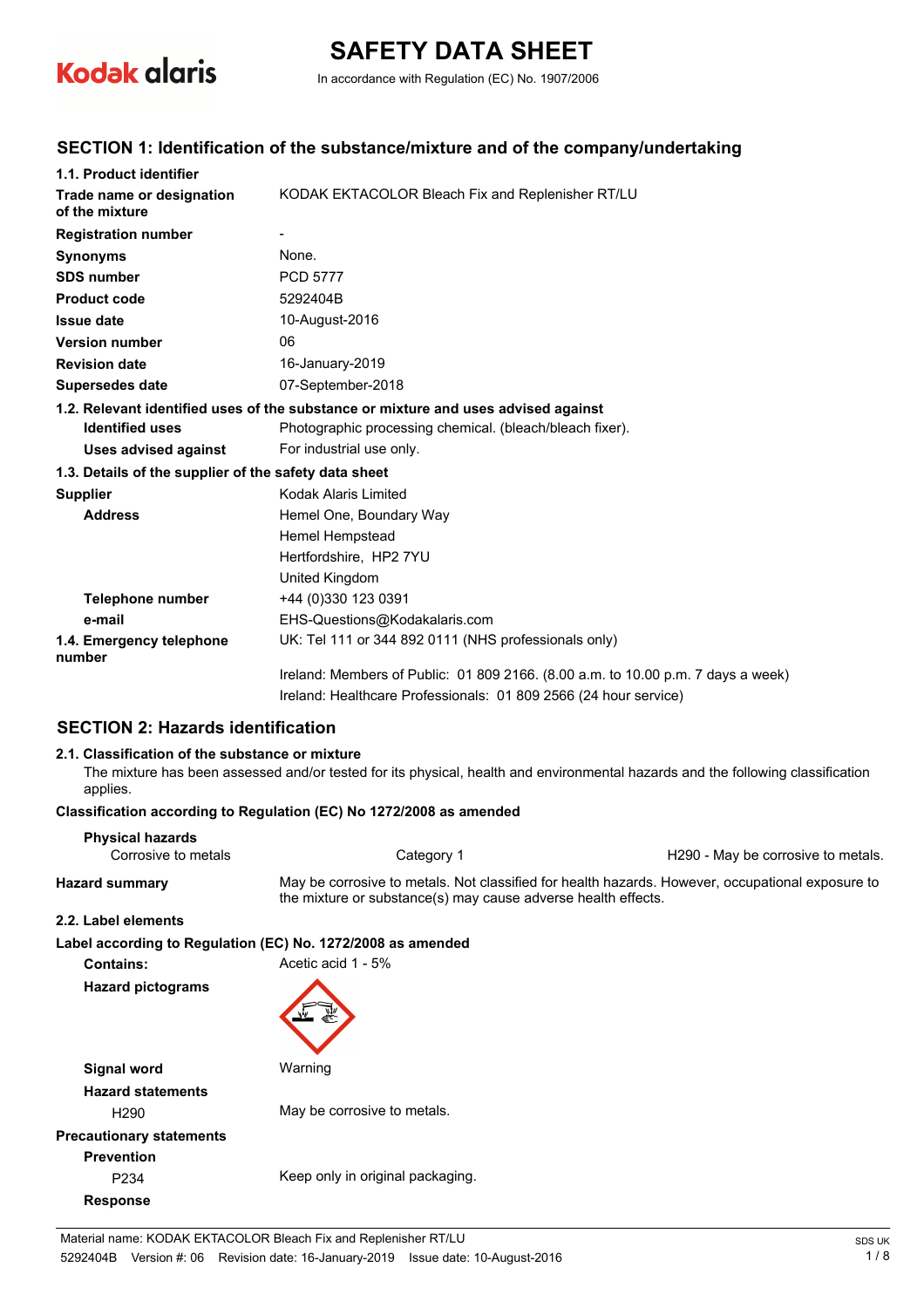| P390                                                                                                                                                                                                                                                                                                                                                                                            | Absorb spillage to prevent material-damage.                                                                                                                                                                                                                                                 |  |  |  |
|-------------------------------------------------------------------------------------------------------------------------------------------------------------------------------------------------------------------------------------------------------------------------------------------------------------------------------------------------------------------------------------------------|---------------------------------------------------------------------------------------------------------------------------------------------------------------------------------------------------------------------------------------------------------------------------------------------|--|--|--|
| <b>Storage</b>                                                                                                                                                                                                                                                                                                                                                                                  |                                                                                                                                                                                                                                                                                             |  |  |  |
| P406                                                                                                                                                                                                                                                                                                                                                                                            | Store in a corrosion resistant container with a resistant inner liner.                                                                                                                                                                                                                      |  |  |  |
| <b>Disposal</b>                                                                                                                                                                                                                                                                                                                                                                                 | Dispose of waste and residues in accordance with local authority requirements.                                                                                                                                                                                                              |  |  |  |
| Supplemental label information                                                                                                                                                                                                                                                                                                                                                                  | None.                                                                                                                                                                                                                                                                                       |  |  |  |
| 2.3. Other hazards                                                                                                                                                                                                                                                                                                                                                                              | Not a PBT or vPvB substance or mixture.                                                                                                                                                                                                                                                     |  |  |  |
|                                                                                                                                                                                                                                                                                                                                                                                                 | <b>SECTION 3: Composition/information on ingredients</b>                                                                                                                                                                                                                                    |  |  |  |
| 3.2. Mixtures                                                                                                                                                                                                                                                                                                                                                                                   |                                                                                                                                                                                                                                                                                             |  |  |  |
| <b>General information</b>                                                                                                                                                                                                                                                                                                                                                                      |                                                                                                                                                                                                                                                                                             |  |  |  |
| <b>Chemical name</b>                                                                                                                                                                                                                                                                                                                                                                            | %<br>CAS-No. / EC No. REACH Registration No.<br>Index No.<br><b>Notes</b>                                                                                                                                                                                                                   |  |  |  |
| Acetic acid                                                                                                                                                                                                                                                                                                                                                                                     | $1 - 5$<br>64-19-7<br>01-2119475328-30<br>607-002-00-6<br>#<br>200-580-7                                                                                                                                                                                                                    |  |  |  |
| <b>Classification:</b>                                                                                                                                                                                                                                                                                                                                                                          | B<br>Flam. Liq. 3;H226, Skin Corr. 1A;H314, Eye Dam. 1;H318                                                                                                                                                                                                                                 |  |  |  |
| List of abbreviations and symbols that may be used above<br>#: This substance has been assigned Union workplace exposure limit(s).<br>M: M-factor<br>PBT: persistent, bioaccumulative and toxic substance.<br>vPvB: very persistent and very bioaccumulative substance.<br>All concentrations are in percent by weight unless ingredient is a gas. Gas concentrations are in percent by volume. |                                                                                                                                                                                                                                                                                             |  |  |  |
| <b>Composition comments</b>                                                                                                                                                                                                                                                                                                                                                                     | The full text for all H-statements is displayed in section 16.                                                                                                                                                                                                                              |  |  |  |
| <b>SECTION 4: First aid measures</b>                                                                                                                                                                                                                                                                                                                                                            |                                                                                                                                                                                                                                                                                             |  |  |  |
| <b>General information</b>                                                                                                                                                                                                                                                                                                                                                                      | Ensure that medical personnel are aware of the material(s) involved, and take precautions to<br>protect themselves.                                                                                                                                                                         |  |  |  |
| 4.1. Description of first aid measures                                                                                                                                                                                                                                                                                                                                                          |                                                                                                                                                                                                                                                                                             |  |  |  |
| <b>Inhalation</b>                                                                                                                                                                                                                                                                                                                                                                               | Move to fresh air. Call a physician if symptoms develop or persist.                                                                                                                                                                                                                         |  |  |  |
| <b>Skin contact</b>                                                                                                                                                                                                                                                                                                                                                                             | Wash off with soap and water. Get medical attention if irritation develops and persists.                                                                                                                                                                                                    |  |  |  |
| Eye contact                                                                                                                                                                                                                                                                                                                                                                                     | Rinse with water. Get medical attention if irritation develops and persists.                                                                                                                                                                                                                |  |  |  |
| Ingestion                                                                                                                                                                                                                                                                                                                                                                                       | Rinse mouth. Get medical attention if symptoms occur.                                                                                                                                                                                                                                       |  |  |  |
| and effects, both acute and<br>delayed                                                                                                                                                                                                                                                                                                                                                          | Exposure may cause temporary irritation, redness, or discomfort.<br>4.2. Most important symptoms                                                                                                                                                                                            |  |  |  |
| 4.3. Indication of any<br>immediate medical attention<br>and special treatment needed                                                                                                                                                                                                                                                                                                           | Treat symptomatically.                                                                                                                                                                                                                                                                      |  |  |  |
| <b>SECTION 5: Firefighting measures</b>                                                                                                                                                                                                                                                                                                                                                         |                                                                                                                                                                                                                                                                                             |  |  |  |
| <b>General fire hazards</b>                                                                                                                                                                                                                                                                                                                                                                     | No unusual fire or explosion hazards noted.                                                                                                                                                                                                                                                 |  |  |  |
| 5.1. Extinguishing media<br>Suitable extinguishing<br>media                                                                                                                                                                                                                                                                                                                                     | Water spray. Foam. Dry chemicals. Carbon dioxide (CO2).                                                                                                                                                                                                                                     |  |  |  |
| Unsuitable extinguishing<br>media                                                                                                                                                                                                                                                                                                                                                               | Do not use water jet as an extinguisher, as this will spread the fire.                                                                                                                                                                                                                      |  |  |  |
| 5.2. Special hazards arising<br>from the substance or mixture                                                                                                                                                                                                                                                                                                                                   | During fire, gases hazardous to health may be formed. Carbon oxides. Nitrogen oxides (NOx).                                                                                                                                                                                                 |  |  |  |
| 5.3. Advice for firefighters<br><b>Special protective</b><br>equipment for firefighters                                                                                                                                                                                                                                                                                                         | Wear self-contained breathing apparatus and protective clothing. Fire or excessive heat may<br>produce hazardous decomposition products.                                                                                                                                                    |  |  |  |
| <b>Special fire fighting</b><br>procedures                                                                                                                                                                                                                                                                                                                                                      | Move containers from fire area if you can do so without risk.                                                                                                                                                                                                                               |  |  |  |
| <b>Specific methods</b>                                                                                                                                                                                                                                                                                                                                                                         | Use standard firefighting procedures and consider the hazards of other involved materials.                                                                                                                                                                                                  |  |  |  |
| <b>SECTION 6: Accidental release measures</b>                                                                                                                                                                                                                                                                                                                                                   |                                                                                                                                                                                                                                                                                             |  |  |  |
|                                                                                                                                                                                                                                                                                                                                                                                                 | 6.1. Personal precautions, protective equipment and emergency procedures                                                                                                                                                                                                                    |  |  |  |
| For non-emergency<br>personnel                                                                                                                                                                                                                                                                                                                                                                  | Keep unnecessary personnel away. Keep people away from and upwind of spill/leak. Wear<br>appropriate protective equipment and clothing during clean-up. Do not touch damaged containers<br>or spilled material unless wearing appropriate protective clothing. Ensure adequate ventilation. |  |  |  |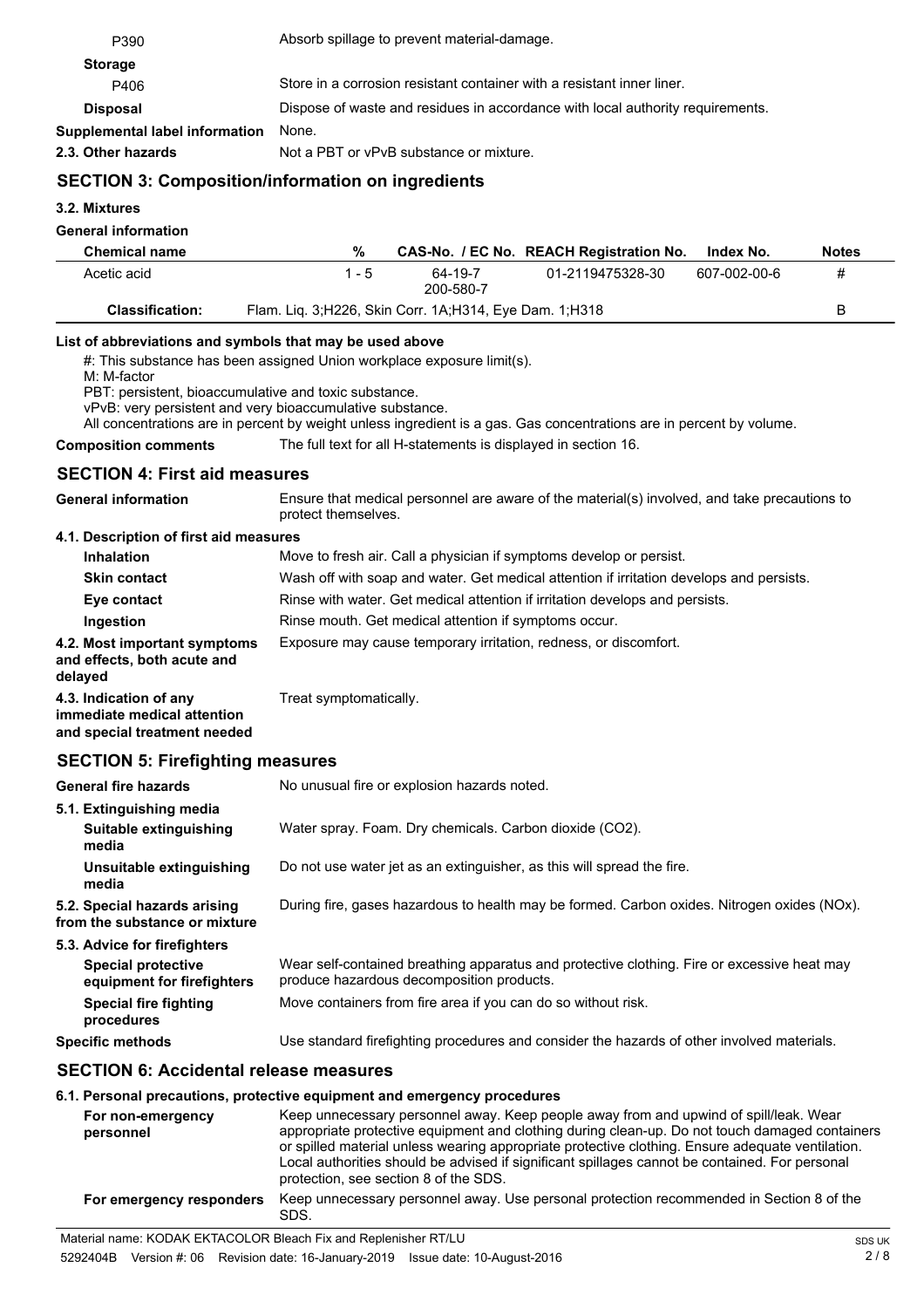| 6.2. Environmental precautions                               | Avoid discharge into drains, water courses or onto the ground.                                                                                                                                                                                                                                                                                                    |  |  |
|--------------------------------------------------------------|-------------------------------------------------------------------------------------------------------------------------------------------------------------------------------------------------------------------------------------------------------------------------------------------------------------------------------------------------------------------|--|--|
| 6.3. Methods and material for<br>containment and cleaning up | Prevent entry into waterways, sewer, basements or confined areas.                                                                                                                                                                                                                                                                                                 |  |  |
|                                                              | Large Spills: Stop the flow of material, if this is without risk. Dike the spilled material, where this is<br>possible. Absorb spillage to prevent material damage. Use a non-combustible material like<br>vermiculite, sand or earth to soak up the product and place into a container for later disposal.<br>Following product recovery, flush area with water. |  |  |
|                                                              | Small Spills: Wipe up with absorbent material (e.g. cloth, fleece). Clean surface thoroughly to<br>remove residual contamination.                                                                                                                                                                                                                                 |  |  |
|                                                              | Never return spills to original containers for re-use. For waste disposal, see section 13 of the SDS.                                                                                                                                                                                                                                                             |  |  |
| 6.4. Reference to other<br><b>sections</b>                   | For personal protection, see section 8 of the SDS. For waste disposal, see section 13 of the SDS.                                                                                                                                                                                                                                                                 |  |  |
| <b>SECTION 7: Handling and storage</b>                       |                                                                                                                                                                                                                                                                                                                                                                   |  |  |
| 7.1. Precautions for safe<br>handling                        | Avoid prolonged exposure. Provide adequate ventilation. Wear appropriate personal protective<br>equipment. Observe good industrial hygiene practices.                                                                                                                                                                                                             |  |  |
| 7.2. Conditions for safe                                     | Store in a cool, dry place out of direct sunlight. Store in corrosive resistant container with a                                                                                                                                                                                                                                                                  |  |  |

away from incompatible materials (see Section 10 of the SDS).

resistant inner liner. Store in tightly closed container. Keep only in the original container. Store

**7.3. Specific end use(s)** Not available.

**storage, including any incompatibilities**

# **SECTION 8: Exposure controls/personal protection**

## **8.1. Control parameters**

#### **Occupational exposure limits**

| EU. Indicative Exposure Limit Values in Directives 91/322/EEC, 2000/39/EC, 2006/15/EC, 2009/161/EU                                                                                                                             |             |              |  |
|--------------------------------------------------------------------------------------------------------------------------------------------------------------------------------------------------------------------------------|-------------|--------------|--|
| Companied in the Contract of the Contract of the Contract of the Contract of the Contract of the Contract of the Contract of the Contract of the Contract of the Contract of the Contract of the Contract of the Contract of t | <b>T.</b> . | $11 - 1 - 1$ |  |

| <b>Components</b>                                 | Type                                                       | Value                                                                                                                                                                                                                                                                                            |                                                                                                    |
|---------------------------------------------------|------------------------------------------------------------|--------------------------------------------------------------------------------------------------------------------------------------------------------------------------------------------------------------------------------------------------------------------------------------------------|----------------------------------------------------------------------------------------------------|
| Acetic acid (CAS 64-19-7)                         | <b>STEL</b>                                                | 50 mg/m3                                                                                                                                                                                                                                                                                         |                                                                                                    |
|                                                   |                                                            | 20 ppm                                                                                                                                                                                                                                                                                           |                                                                                                    |
|                                                   | <b>TWA</b>                                                 | 25 mg/m3                                                                                                                                                                                                                                                                                         |                                                                                                    |
|                                                   |                                                            | 10 ppm                                                                                                                                                                                                                                                                                           |                                                                                                    |
| <b>Biological limit values</b>                    | No biological exposure limits noted for the ingredient(s). |                                                                                                                                                                                                                                                                                                  |                                                                                                    |
| <b>Recommended monitoring</b><br>procedures       | Follow standard monitoring procedures.                     |                                                                                                                                                                                                                                                                                                  |                                                                                                    |
| Derived no effect levels (DNELs)                  |                                                            |                                                                                                                                                                                                                                                                                                  |                                                                                                    |
| <b>General Population</b>                         |                                                            |                                                                                                                                                                                                                                                                                                  |                                                                                                    |
| <b>Components</b>                                 | Value                                                      | <b>Assessment factor</b>                                                                                                                                                                                                                                                                         | <b>Notes</b>                                                                                       |
| Acetic acid (CAS 64-19-7)                         |                                                            |                                                                                                                                                                                                                                                                                                  |                                                                                                    |
| Long-term, Local, Inhalation                      | 25.00 mg/m3                                                | 1                                                                                                                                                                                                                                                                                                | respiratory tract irritation                                                                       |
| Short-term, Local, Inhalation                     | 25.00 mg/m3                                                | 1                                                                                                                                                                                                                                                                                                | respiratory tract irritation                                                                       |
| <b>Workers</b>                                    |                                                            |                                                                                                                                                                                                                                                                                                  |                                                                                                    |
| <b>Components</b>                                 | Value                                                      | <b>Assessment factor</b>                                                                                                                                                                                                                                                                         | <b>Notes</b>                                                                                       |
| Acetic acid (CAS 64-19-7)                         |                                                            |                                                                                                                                                                                                                                                                                                  |                                                                                                    |
| Long-term, Local, Inhalation                      | 25.00 mg/m3                                                | 1                                                                                                                                                                                                                                                                                                | respiratory tract irritation                                                                       |
| Short-term, Local, Inhalation                     | 25.00 mg/m3                                                | 1                                                                                                                                                                                                                                                                                                | respiratory tract irritation                                                                       |
| <b>Predicted no effect concentrations (PNECs)</b> |                                                            |                                                                                                                                                                                                                                                                                                  |                                                                                                    |
| <b>Components</b>                                 | Value                                                      | <b>Assessment factor</b>                                                                                                                                                                                                                                                                         | <b>Notes</b>                                                                                       |
| Acetic acid (CAS 64-19-7)                         |                                                            |                                                                                                                                                                                                                                                                                                  |                                                                                                    |
| Freshwater                                        | $3.06$ mg/l                                                | 100                                                                                                                                                                                                                                                                                              |                                                                                                    |
| Intermittent releases                             | 30.58 mg/l                                                 | 10                                                                                                                                                                                                                                                                                               |                                                                                                    |
| Marine water                                      | $0.31$ mg/l                                                | 1000                                                                                                                                                                                                                                                                                             |                                                                                                    |
| Sediment (freshwater)                             | 11.36 mg/kg                                                |                                                                                                                                                                                                                                                                                                  |                                                                                                    |
| Sediment (marine water)                           | $1.14$ mg/kg                                               |                                                                                                                                                                                                                                                                                                  |                                                                                                    |
| Soil                                              | $0.47$ mg/kg                                               |                                                                                                                                                                                                                                                                                                  |                                                                                                    |
| <b>STP</b>                                        | 85.00 mg/l                                                 | 10                                                                                                                                                                                                                                                                                               |                                                                                                    |
| 8.2. Exposure controls                            |                                                            |                                                                                                                                                                                                                                                                                                  |                                                                                                    |
| Appropriate engineering<br>controls               |                                                            | Good general ventilation (typically 10 air changes per hour) should be used. Ventilation rates<br>or other engineering controls to maintain airborne levels below recommended exposure limits. If<br>exposure limits have not been established, maintain airborne levels to an acceptable level. | should be matched to conditions. If applicable, use process enclosures, local exhaust ventilation, |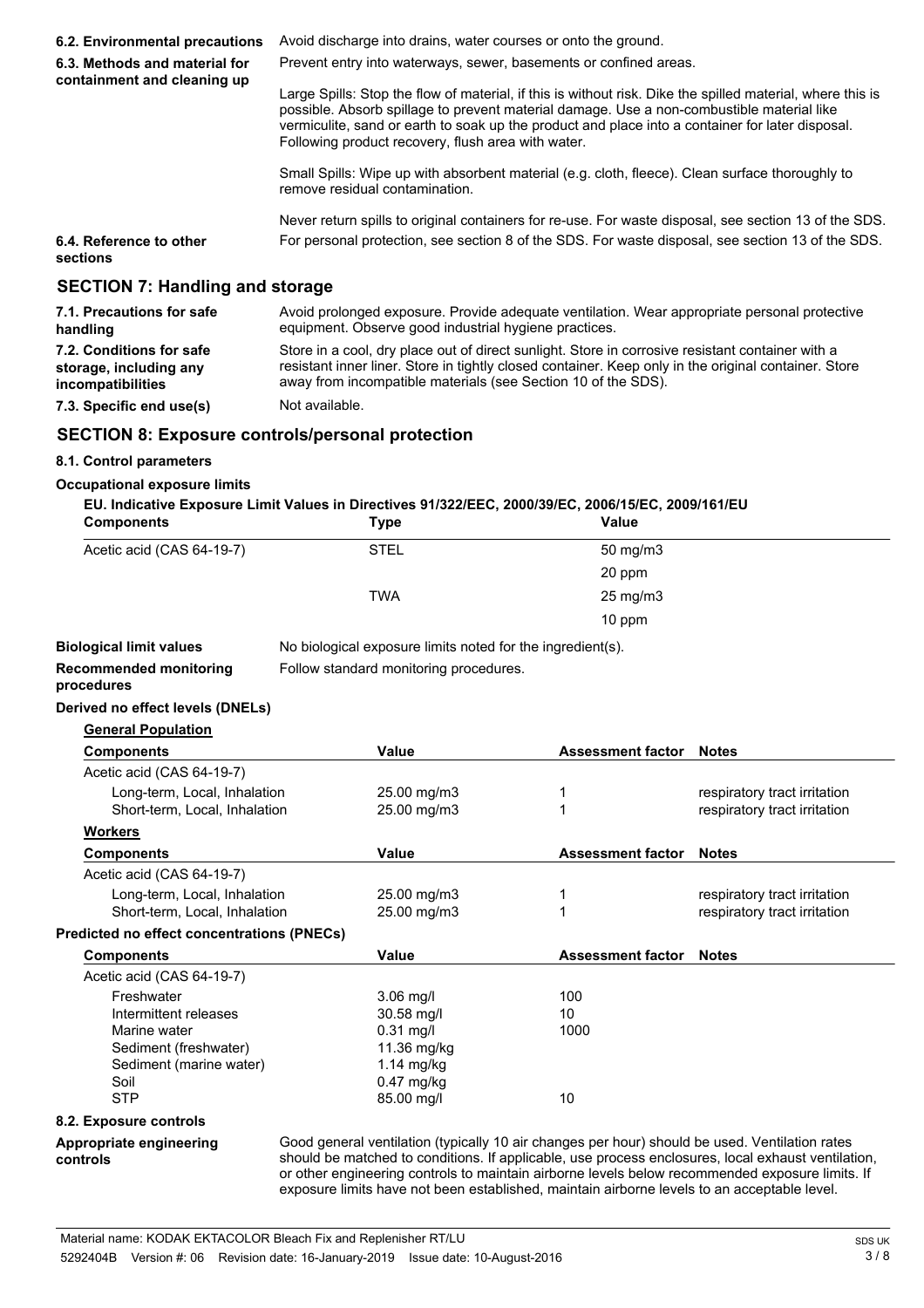# **Individual protection measures, such as personal protective equipment**

|                                           | Individual protection measures, such as personal protective equipment                                                                                                                                                                                                                                           |
|-------------------------------------------|-----------------------------------------------------------------------------------------------------------------------------------------------------------------------------------------------------------------------------------------------------------------------------------------------------------------|
| <b>General information</b>                | Personal protection equipment should be chosen according to the CEN standards and in<br>discussion with the supplier of the personal protective equipment.                                                                                                                                                      |
| Eye/face protection                       | Wear safety glasses with side shields (or goggles).                                                                                                                                                                                                                                                             |
| <b>Skin protection</b>                    |                                                                                                                                                                                                                                                                                                                 |
| - Hand protection                         | Using the information provided in Section 2, seek the advice of the glove supplier<br>as to the most suitable glove material. Avoid skin contact when mixing or handling the<br>substance/preparation or a mixture by wearing impervious gloves and protective clothing<br>appropriate to the risk of exposure. |
|                                           | Use chemical resistant gloves. In case of prolonged immersion or frequently repeated contact:                                                                                                                                                                                                                   |
|                                           | Material: Nitrile rubber, Thickness: >=0.38 mm, Breakthrough time: > 480 min<br>Material: Neoprene, Thickness: > = 0.65 mm, Breakthrough time: > 240 min<br>Material: butyl-rubber, Thickness: >=0.36 mm, Breakthrough time: > 480 min                                                                          |
|                                           | Avoid natural rubber gloves.                                                                                                                                                                                                                                                                                    |
|                                           | The protective gloves to be used must comply with the specifications of the EC directive<br>89/686/EEC and the resultant standard EN 374. This recommendation applies only to the product<br>stated in the Safety Data Sheet and supplied by us as well as to the purpose specified by us.                      |
| - Other                                   | Wear suitable protective clothing.                                                                                                                                                                                                                                                                              |
| <b>Respiratory protection</b>             | In case of insufficient ventilation, wear suitable respiratory equipment.                                                                                                                                                                                                                                       |
| <b>Thermal hazards</b>                    | Wear appropriate thermal protective clothing, when necessary.                                                                                                                                                                                                                                                   |
| <b>Hygiene measures</b>                   | Always observe good personal hygiene measures, such as washing after handling the material<br>and before eating, drinking, and/or smoking. Routinely wash work clothing and protective<br>equipment to remove contaminants.                                                                                     |
| <b>Environmental exposure</b><br>controls | Environmental manager must be informed of all major releases.                                                                                                                                                                                                                                                   |

# **SECTION 9: Physical and chemical properties**

## **9.1. Information on basic physical and chemical properties**

| <b>Appearance</b>                                 |                           |  |
|---------------------------------------------------|---------------------------|--|
| <b>Physical state</b>                             | Liquid.                   |  |
| Form                                              | Liquid.                   |  |
| Colour                                            | Reddish-brown             |  |
| Odour                                             | slight ammonia            |  |
| <b>Odour threshold</b>                            | Not available.            |  |
| рH                                                | 5.6                       |  |
| Melting point/freezing point                      | Not available.            |  |
| Initial boiling point and boiling<br>range        | $> 100 °C$ ( $> 212 °F$ ) |  |
| <b>Flash point</b>                                | does not flash            |  |
| <b>Evaporation rate</b>                           | Not available.            |  |
| Flammability (solid, gas)                         | Not applicable.           |  |
| Upper/lower flammability or explosive limits      |                           |  |
| <b>Flammability limit - lower</b><br>(%)          | Not available.            |  |
| <b>Flammability limit - upper</b><br>(%)          | Not available.            |  |
| Vapour pressure                                   | 18 mm Hg                  |  |
| <b>Vapour density</b>                             | 0.6                       |  |
| <b>Relative density</b>                           | 1.1                       |  |
| Solubility(ies)                                   |                           |  |
| Solubility (water)                                | Complete                  |  |
| <b>Partition coefficient</b><br>(n-octanol/water) | Not available.            |  |
| <b>Auto-ignition temperature</b>                  | Not available.            |  |
| <b>Decomposition temperature</b>                  | Not available.            |  |
| <b>Viscositv</b>                                  | Not available.            |  |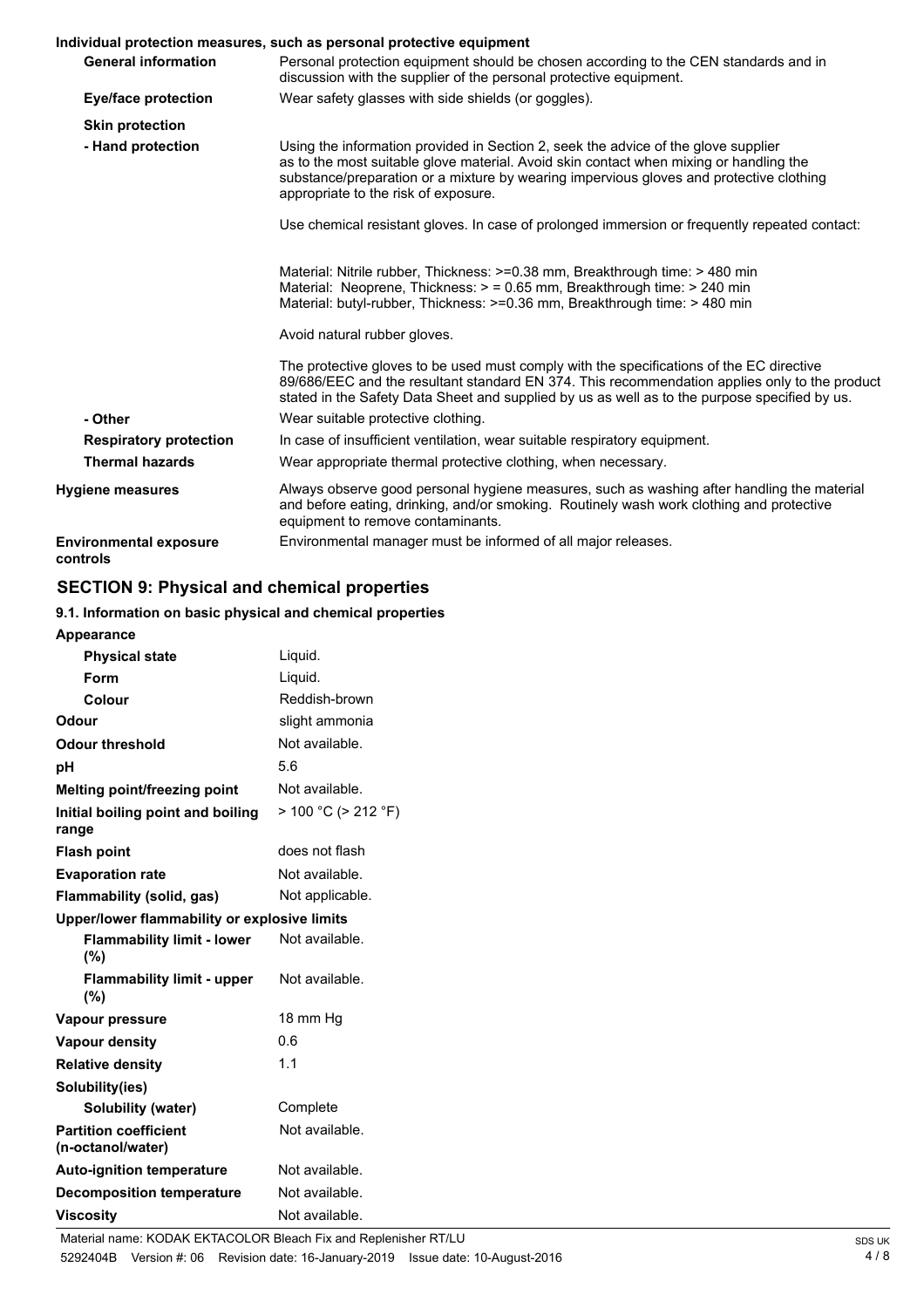| <b>Explosive properties</b> | Not explosive.                                |
|-----------------------------|-----------------------------------------------|
| <b>Oxidising properties</b> | Not oxidising.                                |
| 9.2. Other information      | No relevant additional information available. |

# **SECTION 10: Stability and reactivity**

| 10.1. Reactivity                            | May be corrosive to metals.                                                                                                                                                                                    |
|---------------------------------------------|----------------------------------------------------------------------------------------------------------------------------------------------------------------------------------------------------------------|
| 10.2. Chemical stability                    | Material is stable under normal conditions.                                                                                                                                                                    |
| 10.3. Possibility of hazardous<br>reactions | No dangerous reaction known under conditions of normal use.                                                                                                                                                    |
| 10.4. Conditions to avoid                   | Keep away from heat, hot surfaces, sparks, open flames and other ignition sources. Contact with<br>incompatible materials.                                                                                     |
| 10.5. Incompatible materials                | Sodium hypochlorite (bleach). Strong bases. Strong oxidising agents. Metals. Contact with strong<br>bases may liberate ammonia. Contact with sodium hypochlorite (bleach) may liberate hazardous<br>materials. |
| 10.6. Hazardous<br>decomposition products   | No hazardous decomposition products are known.                                                                                                                                                                 |

# **SECTION 11: Toxicological information**

| <b>General information</b>               | Occupational exposure to the substance or mixture may cause adverse effects.                                           |
|------------------------------------------|------------------------------------------------------------------------------------------------------------------------|
| Information on likely routes of exposure |                                                                                                                        |
| <b>Inhalation</b>                        | Prolonged inhalation may be harmful.                                                                                   |
| <b>Skin contact</b>                      | No adverse effects due to skin contact are expected.                                                                   |
| Eye contact                              | Direct contact with eyes may cause temporary irritation.                                                               |
| Ingestion                                | May cause discomfort if swallowed. However, ingestion is not likely to be a primary route of<br>occupational exposure. |
| <b>Symptoms</b>                          | Exposure may cause temporary irritation, redness, or discomfort.                                                       |

## **11.1. Information on toxicological effects**

**Acute toxicity**

| <b>Components</b>                                     | <b>Species</b>                                                    | <b>Test Results</b> |  |
|-------------------------------------------------------|-------------------------------------------------------------------|---------------------|--|
| Acetic acid (CAS 64-19-7)                             |                                                                   |                     |  |
| Acute                                                 |                                                                   |                     |  |
| Dermal                                                |                                                                   |                     |  |
| LD50                                                  | Rabbit                                                            | 1060 mg/kg          |  |
| <b>Inhalation</b>                                     |                                                                   |                     |  |
| <b>LC50</b>                                           | Rat                                                               | 11.4 mg/l, 4 Hours  |  |
| Oral                                                  |                                                                   |                     |  |
| LD50                                                  | Rat                                                               | 3320 mg/kg          |  |
|                                                       |                                                                   | $3.31$ g/kg         |  |
| <b>Skin corrosion/irritation</b>                      | Based on available data, the classification criteria are not met. |                     |  |
| Serious eye damage/eye<br>irritation                  | Based on available data, the classification criteria are not met. |                     |  |
| <b>Respiratory sensitisation</b>                      | Based on available data, the classification criteria are not met. |                     |  |
| <b>Skin sensitisation</b>                             | Based on available data, the classification criteria are not met. |                     |  |
| <b>Germ cell mutagenicity</b>                         | Based on available data, the classification criteria are not met. |                     |  |
| Carcinogenicity                                       | Based on available data, the classification criteria are not met. |                     |  |
| <b>Reproductive toxicity</b>                          | Based on available data, the classification criteria are not met. |                     |  |
| Specific target organ toxicity -<br>single exposure   | Based on available data, the classification criteria are not met. |                     |  |
| Specific target organ toxicity -<br>repeated exposure | Based on available data, the classification criteria are not met. |                     |  |
| <b>Aspiration hazard</b>                              | Based on available data, the classification criteria are not met. |                     |  |
| Mixture versus substance<br>information               | No information available.                                         |                     |  |
| <b>Other information</b>                              | Not available.                                                    |                     |  |
| <b>SECTION 12: Ecological information</b>             |                                                                   |                     |  |

**12.1. Toxicity** Based on available data, the classification criteria are not met for hazardous to the aquatic environment.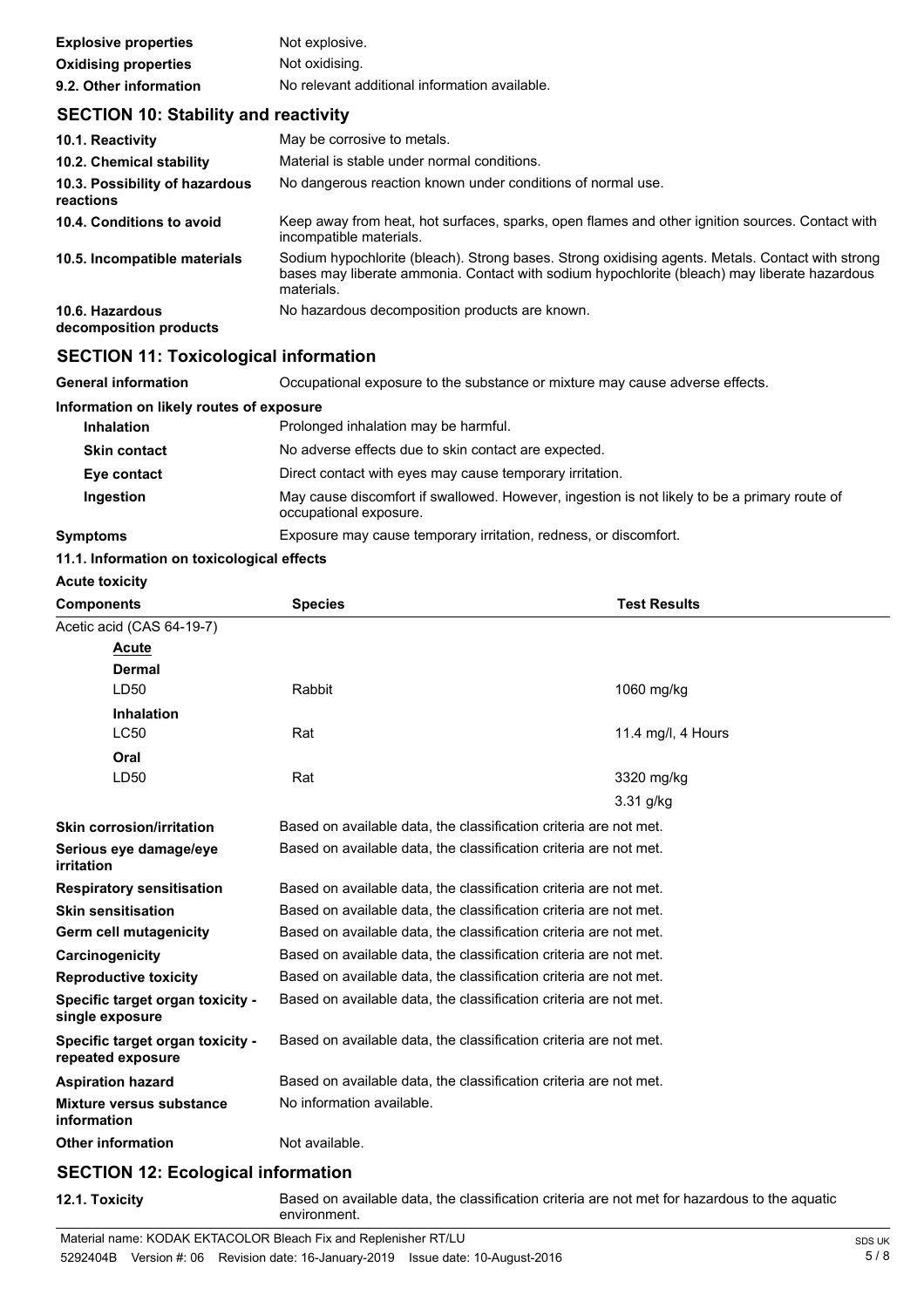| 12.2. Persistence and<br>degradability                                   | Readily biodegradable.                                                                                                                                                                     |
|--------------------------------------------------------------------------|--------------------------------------------------------------------------------------------------------------------------------------------------------------------------------------------|
| 12.3. Bioaccumulative potential                                          |                                                                                                                                                                                            |
| <b>Partition coefficient</b><br>n-octanol/water (log Kow)<br>Acetic acid | $-0.17$                                                                                                                                                                                    |
| <b>Bioconcentration factor (BCF)</b>                                     | Not available.                                                                                                                                                                             |
| 12.4. Mobility in soil                                                   | No data available.                                                                                                                                                                         |
| 12.5. Results of PBT and vPvB<br>assessment                              | Not a PBT or vPvB substance or mixture. Not available.                                                                                                                                     |
| 12.6. Other adverse effects                                              | No other adverse environmental effects (e.g. ozone depletion, photochemical ozone creation<br>potential, endocrine disruption, global warming potential) are expected from this component. |

# **SECTION 13: Disposal considerations**

| 13.1. Waste treatment methods |                                                                                                                                                                                                                                                                                                                         |
|-------------------------------|-------------------------------------------------------------------------------------------------------------------------------------------------------------------------------------------------------------------------------------------------------------------------------------------------------------------------|
| <b>Residual waste</b>         | This information is provided to assist users in the correct treatment and disposal of product,<br>product packaging and working solutions prepared and used to Kodak Alaris specifications.                                                                                                                             |
|                               | Waste product and waste working solution should both be consigned for disposal as hazardous<br>waste with the European Waste Catalogue Code 20 01 17* Photochemicals. Dispose of product<br>and working solution in accordance with local/regional/national/international regulations.                                  |
| Contaminated packaging        | If thoroughly cleaned, preferably by rinsing at least three times with water, waste product<br>packaging may be consigned for recovery as non-hazardous waste with the European Waste<br>Catalog 15 01 06 Mixed Packaging. Whenever possible, minimize waste by using rinsing water to<br>make up the working solution. |
|                               | All other waste product packaging contaminated by product should be consigned for disposal as<br>hazardous waste with the European Waste Catalogue Code 15 01 10 Packaging containing<br>residues of or contaminated by hazardous substances.                                                                           |
| <b>EU</b> waste code          | Product and working solution: 20 01 17* Photochemicals. Contaminated product packaging: 15 01<br>10 Packaging containing residues of or contaminated by hazardous substances. Thoroughly<br>cleaned product packaging: 15 01 02 Plastic Packaging.                                                                      |
| Disposal methods/information  | Dispose of product, working solution and contaminated product packaging in accordance with<br>local/regional/national/international regulations.                                                                                                                                                                        |
| <b>Special precautions</b>    | None.                                                                                                                                                                                                                                                                                                                   |

# **SECTION 14: Transport information**

**ADR**

|             | 14.1. UN number                  | <b>UN3265</b>                                                           |
|-------------|----------------------------------|-------------------------------------------------------------------------|
|             | 14.2. UN proper shipping         | Corrosive liquid, acidic, organic, n.o.s. (Acetic acid)                 |
|             | name                             |                                                                         |
|             | 14.3. Transport hazard class(es) |                                                                         |
|             | Class                            | 8                                                                       |
|             | <b>Subsidiary risk</b>           |                                                                         |
|             | Label(s)                         | 8                                                                       |
|             | Hazard No. (ADR)                 | 80                                                                      |
|             | Tunnel restriction code E        |                                                                         |
|             | 14.4. Packing group              | Ш                                                                       |
|             | 14.5. Environmental hazards No.  |                                                                         |
|             | 14.6. Special precautions        | Read safety instructions, SDS and emergency procedures before handling. |
|             | for user                         |                                                                         |
| <b>IATA</b> |                                  |                                                                         |
|             | 14.1. UN number                  | UN3265                                                                  |
|             | 14.2. UN proper shipping         | Corrosive liquid, acidic, organic, n.o.s. (Acetic acid)                 |
|             | name                             |                                                                         |
|             | 14.3. Transport hazard class(es) |                                                                         |
|             | <b>Class</b>                     | 8                                                                       |
|             | <b>Subsidiary risk</b>           |                                                                         |
|             | 14.4. Packing group              | Ш                                                                       |
|             | 14.5. Environmental hazards No.  |                                                                         |
|             | <b>ERG Code</b>                  | 8L                                                                      |
|             | 14.6. Special precautions        | Read safety instructions, SDS and emergency procedures before handling. |
|             | for user                         |                                                                         |
|             | <b>Other information</b>         |                                                                         |
|             | Passenger and cargo<br>aircraft  | Allowed with restrictions.                                              |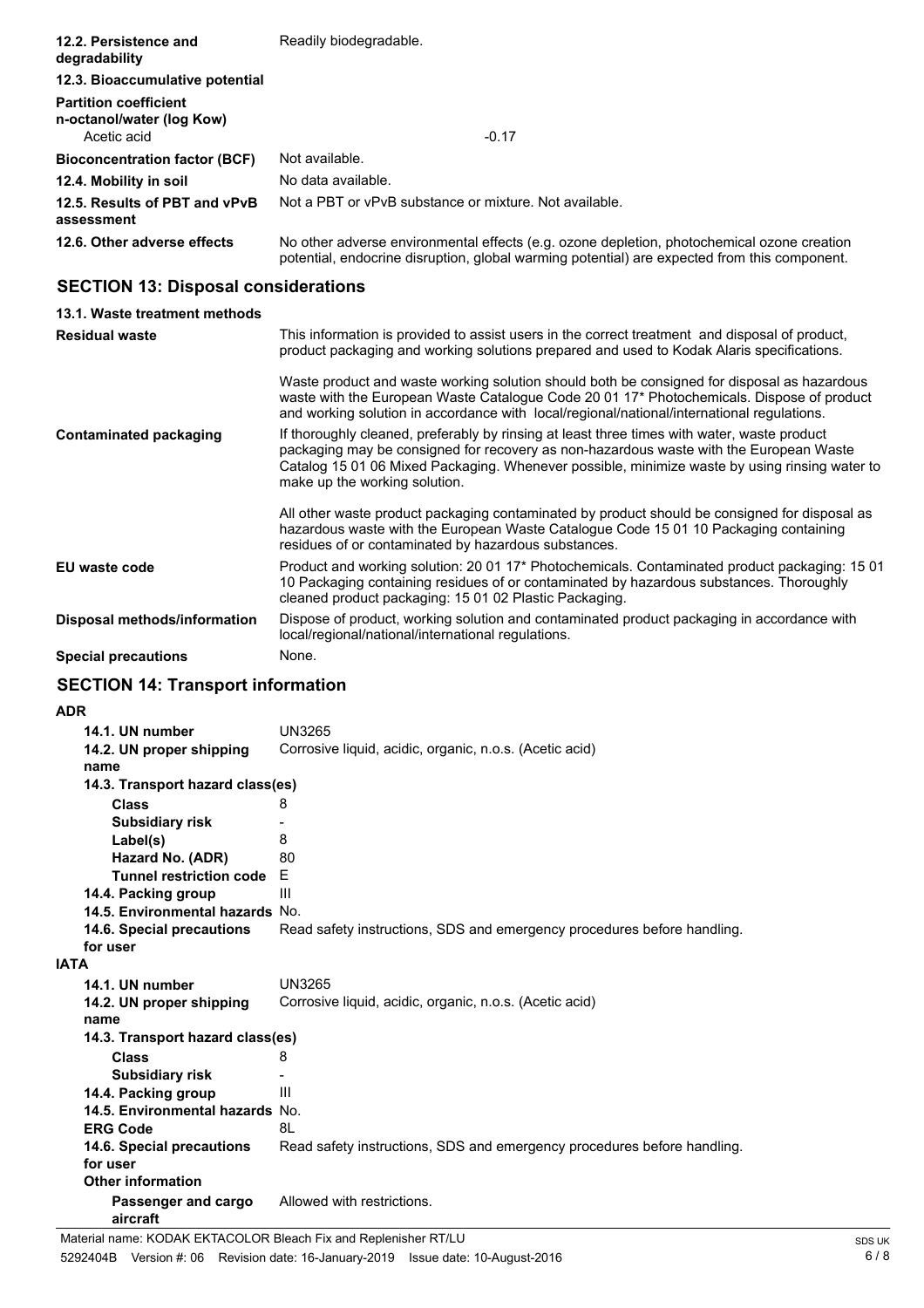**Cargo aircraft only** Allowed with restrictions. **IMDG 14.1. UN number** UN3265 **14.2. UN proper shipping** CORROSIVE LIQUID, ACIDIC, ORGANIC, N.O.S. (Acetic acid) **name Class** 8 **14.3. Transport hazard class(es) Subsidiary risk 14.4. Packing group** III **Marine pollutant** No. **14.5. Environmental hazards EmS** F-A, S-B **14.6. Special precautions** Read safety instructions, SDS and emergency procedures before handling. **for user 14.7. Transport in bulk** Not established. **according to Annex II of MARPOL 73/78 and the IBC Code**

**ADR; IATA; IMDG**



## **SECTION 15: Regulatory information**

**15.1. Safety, health and environmental regulations/legislation specific for the substance or mixture**

#### **EU regulations**

**Regulation (EC) No. 1005/2009 on substances that deplete the ozone layer, Annex I and II, as amended** Not listed.

#### **Regulation (EC) No. 850/2004 On persistent organic pollutants, Annex I as amended** Not listed.

- **Regulation (EU) No. 649/2012 concerning the export and import of dangerous chemicals, Annex I, Part 1 as amended** Not listed.
- **Regulation (EU) No. 649/2012 concerning the export and import of dangerous chemicals, Annex I, Part 2 as amended** Not listed.
- **Regulation (EU) No. 649/2012 concerning the export and import of dangerous chemicals, Annex I, Part 3 as amended** Not listed.
- **Regulation (EU) No. 649/2012 concerning the export and import of dangerous chemicals, Annex V as amended** Not listed.

**Regulation (EC) No. 166/2006 Annex II Pollutant Release and Transfer Registry, as amended** Not listed.

**Regulation (EC) No. 1907/2006, REACH Article 59(10) Candidate List as currently published by ECHA** Not listed.

#### **Authorisations**

**Regulation (EC) No. 1907/2006, REACH Annex XIV Substances subject to authorization, as amended** Not listed.

#### **Restrictions on use**

**Regulation (EC) No. 1907/2006, REACH Annex XVII Substances subject to restriction on marketing and use as amended** Not listed.

**Directive 2004/37/EC: on the protection of workers from the risks related to exposure to carcinogens and mutagens at work, as amended.**

#### Not listed.

### **Other EU regulations**

**Directive 2012/18/EU on major accident hazards involving dangerous substances, as amended** TRADE SECRET (CAS Proprietary)